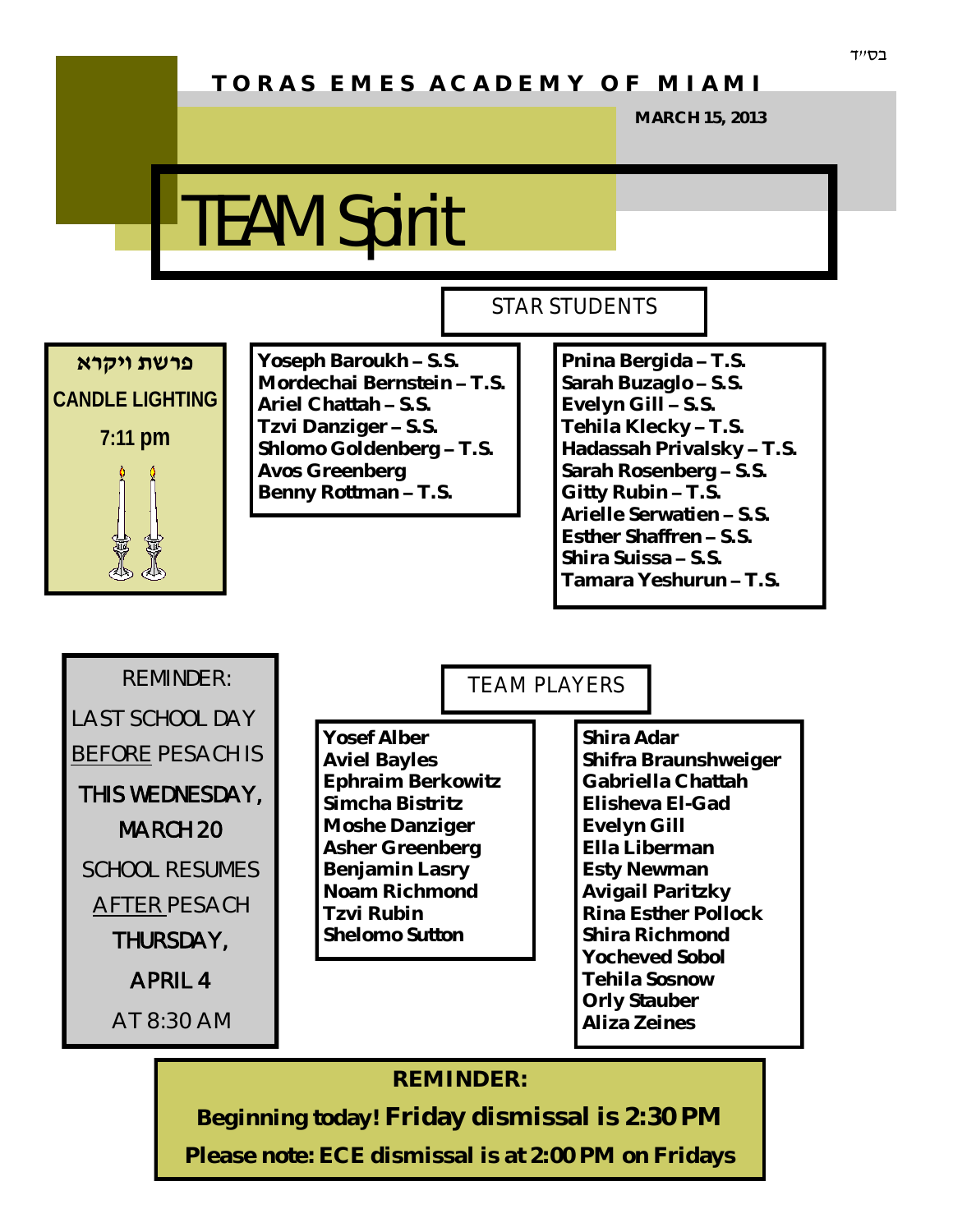### **ASSEMBLIES**

 $\bigcirc$ ur Chodesh Nisan assemblies took place yesterday and everyone thoroughly enjoyed the performances by Mrs. Levine and Mrs. Wolkenfeld's first grade boys, Rabbi Schwartz's fourth grade boys, and Mrs. Cohen's third grade girls.

Yasher Koach to Rabbi Peretz Goldenberg & Rabbi Avrohom Danziger for their inspiring Divrei Torah at the assemblies.

Our Science Fair winners presented their projects to their schoolmates and were recognized with beautiful certificates at our assemblies. Yasher Koach to:

> **School Winners: Reuven Shaffren Naomi Bursztyn Class Winners: Shua Jeger - 4B Yitzy Eisenberger - 5B Tamar Brody - 4G**

> > **Yael Lesnik - 5G**

**LOST & FOUND-GOING, GOING, GONE!**



W e invite you to go through our lost and found boxes to see if you can claim any item before everything is donated to the local *Gemach* (The Community Closet) before Pesach!

### **KIDS FOR KOSHER FOOD BANK**

If you are able to help out in the month of<br>March, the specific requests are for March, the specific requests are for applesauce, matzah meal, jelly, macaroons, cake mix, mayonnaise, potato starch, oil, ketchup, tomato sauce, and candy/chocolates. Keep in mind that all the food must be either OU, Chaf-K, O-K, or Star-K certified . **Please note: for this month everything must also be certified Kosher for Passover, making it suitable for any family for Pesach.** Thank you for your continued help. *Yasher Koach!*





OUR SCHOOL **WINNERS REUVEN SHAFFREN & NAOMI BURSZTYN**  PRESENT THEIR SCIENCE FAIR PROJECTS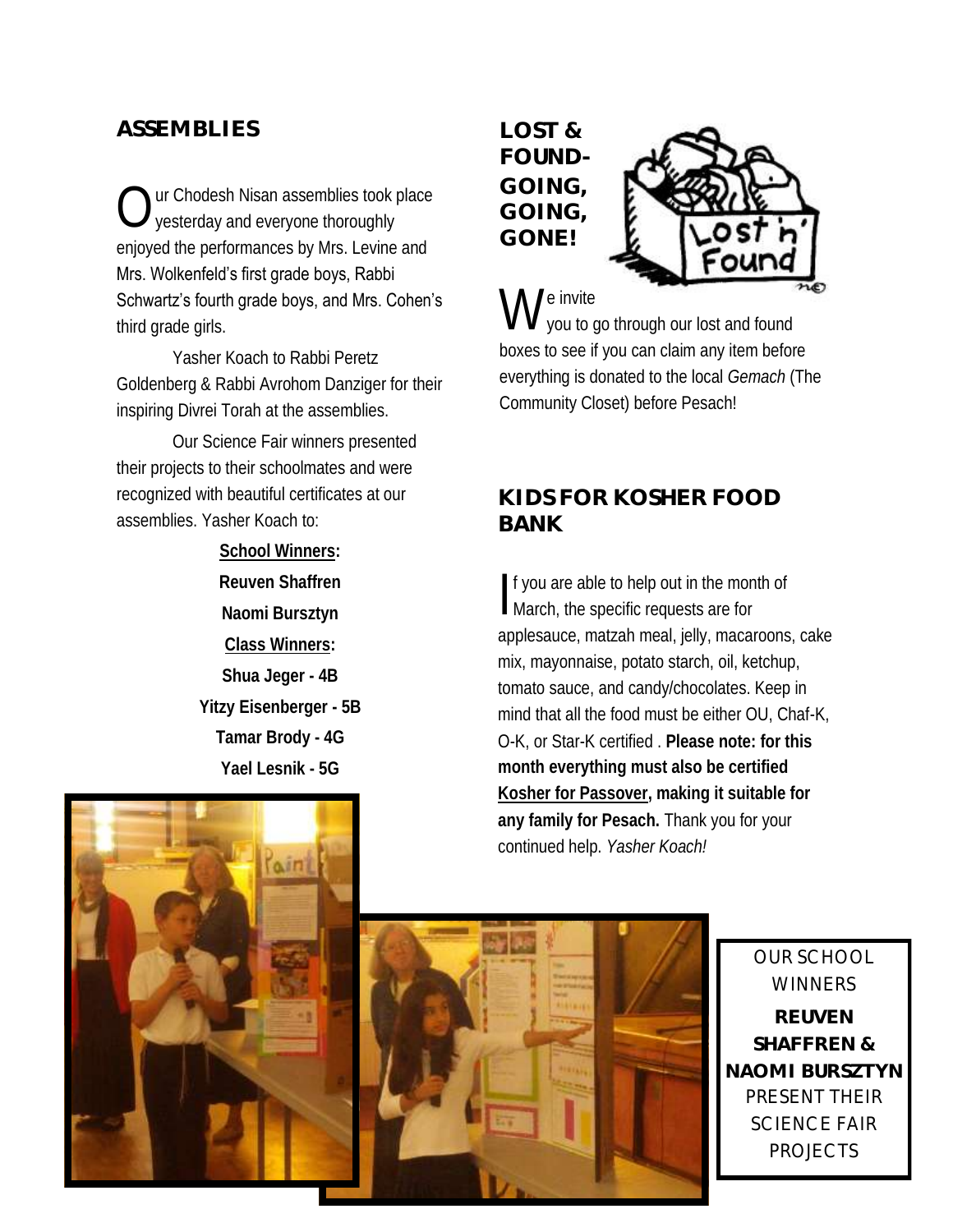## **REFUAH SHELAIMA**

Yosef ben Rus Ayala bat Yehudit Yehuda Pinchas ben Asna Leah Devorah bas Rachel Yoel Efraim ben Baila Avraham Shlomo ben Ita Yechezkel ben Tova Rafael Yoel Ozer ben Chaya Malka Aryeh Yitzchak ben Ilana Tirtza Yitzchak Reuven ben Malka Shmaryahu ben Malka Bracha Chasiba bat Perla Zahava Mazal bas Batya



### **MAZEL TOV**

T o Rabbi and Mrs. Ariel Yeshurun and family on the birth of a boy.



**RAISING G.R.E.A.T. CHILDREN Class will resume after Pesach on Tuesday, April 9th. Please join us 8:45-9:30 AM in the Library!**

### **REGISTRATION**

#### **Final deadline for "Early-bird" registration ends**

**Monday, March 18th**. We encourage all our parents to take advantage of the early-bird registration fee of \$400 for first child \$350 each additional child as well as the 10% discount on Book, Building and Insurance/Security fees if registration and all fees paid by that time.

If you have any questions please call Mrs. Rashi Levy X221 or Mrs. Julie Kirschenbaum X220 at the financial office at 305-944-5344.

## **THANK YOU SPONSORS**



W e would like

to express our appreciation to our good friends, **Mr. and Mrs. Joe Andisman**, for sponsoring an entire year of Chosen Words, which appears every other week in our newsletter.

Thank you also to **Mr. and Mrs. Alexandre Mann** for their generous sponsorship of the upcoming Hasmoda Project.



## **3B - IN THE SPOTLIGHT!**

M rs. Waldman's I third grade boys had a very busy week!

On Monday they visited the Imax theater where they enjoyed the film "Flight of the Butterflies". This special field trip was followed by another special event on Tuesday. It was "Authors' Day" in the third grade classroom - an

opportunity for the boys to share their creative writing with their parents and classmates. We are so proud of their literary accomplishments. Please see attached photos.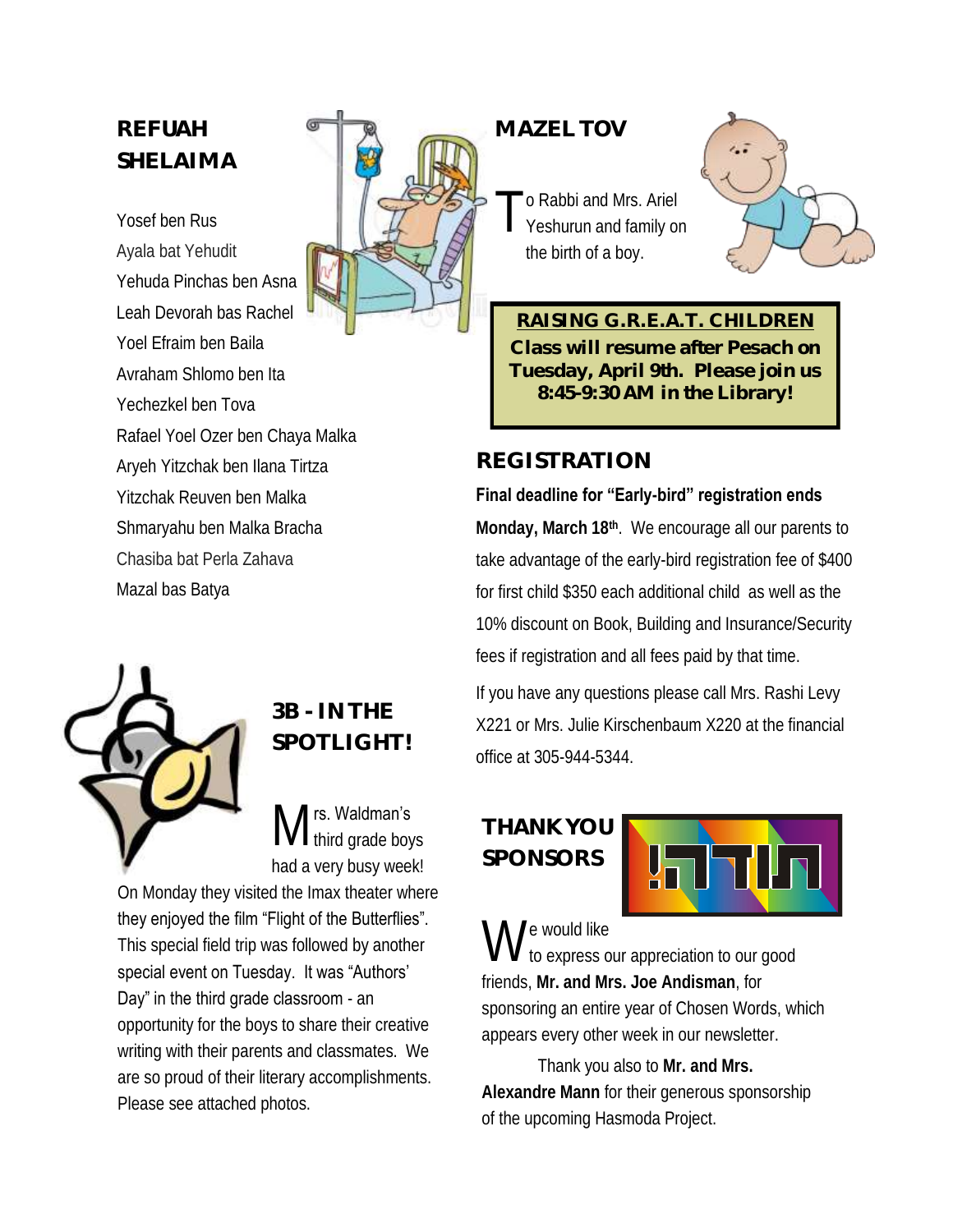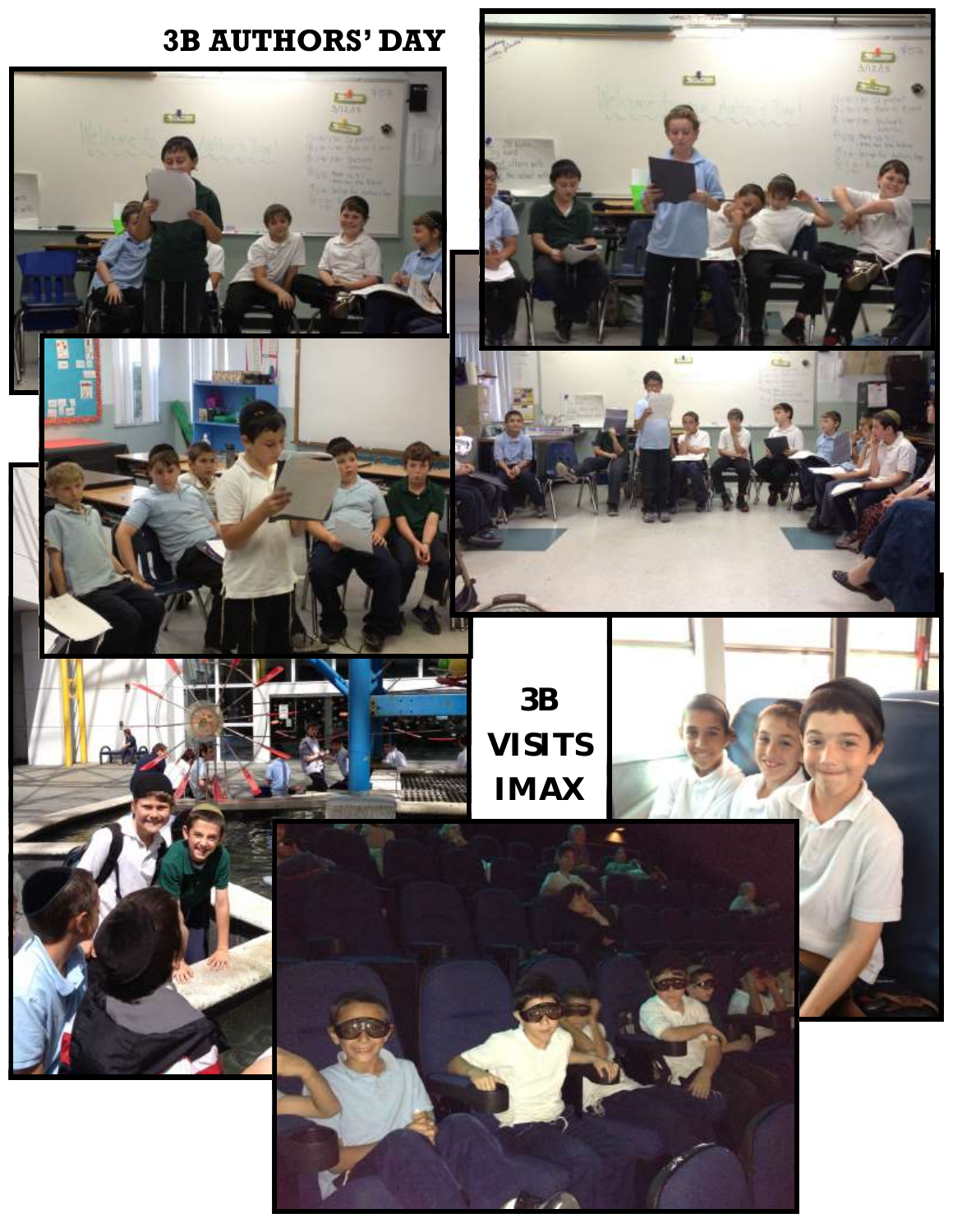

Rabbi Kalman Baumann Principal

Rabbi Noam Grossman Assistant Principal

Dr. Deborah Lerer Secular Studies Principal

Mrs. Naomi Bloom Early Childhood Director

*Erev Shabbos Parashas Vayikra 5773*

Dear Parents,

As we begin to read *Sefer Vayikra* this *Shabbos*, we are reminded of how we express our yearning, at every opportunity for the rebuilding of the *Beis HaMikdash* and the renewed opportunity to bring *Korbanos*, sacrifices. What are *Korbanos*? They are a physical manifestation of our attempt to connect with *Hashem* – as the name implies – *Korban* – to bring *korov* – close. We give up something of ours, dedicate it to *Hashem*, and thereby strengthen our relationship.

What means do we use nowadays, when we do not have the opportunity to approach *Hashem* in this manner? We have *Tefilla – Avoda Shebalev* – the service of the heart. It is a much greater challenge to maintain focus on approaching *Hashem* without the assistance of a physical prop, so to speak. With a *korban*, standing in the awesomeness of the *Beis Hamikdash* – it was relatively easy to feel a closeness to *Hashem* as one gave up something of value, that could be seen and felt. In our times, we are called upon to approach *Hashem*, purely through concentrating our hearts and words, something that requires much greater focus.

If *Tefilla* is a challenge for adults, how much more so for the children. With at best a bare-bones understanding of the meaning of *Tefilla,* we ask the children to say words that they do not understand, for an extended period of time, and it is a formidable task. How can we help? What can parents do to make *Tefilla* more meaningful to their children?

One could set about teaching the meaning and intent of the words in *davening* – but that is not a recommended approach for the vast majority of parents – for a variety of reasons. Leave that up to us in school. However, there is one thing that all of us can do – demonstrate in word and deed, that *Tefilla* is IMPORTANT! This does not occur through sermons and reprimands. It does not occur through cajoling and sticker charts. True teaching comes through role modeling. If *Tefilla* is important to you, don't rush through it. If *Tefilla* is important, texting, e-mailing and talking on your phone have absolutely no place while davening. If you truly feel the importance of *Tefilla* – make it to *Minyan* even when it's difficult. And, if *Tefilla* is truly important to you -don't talk in *shul*.

-continued-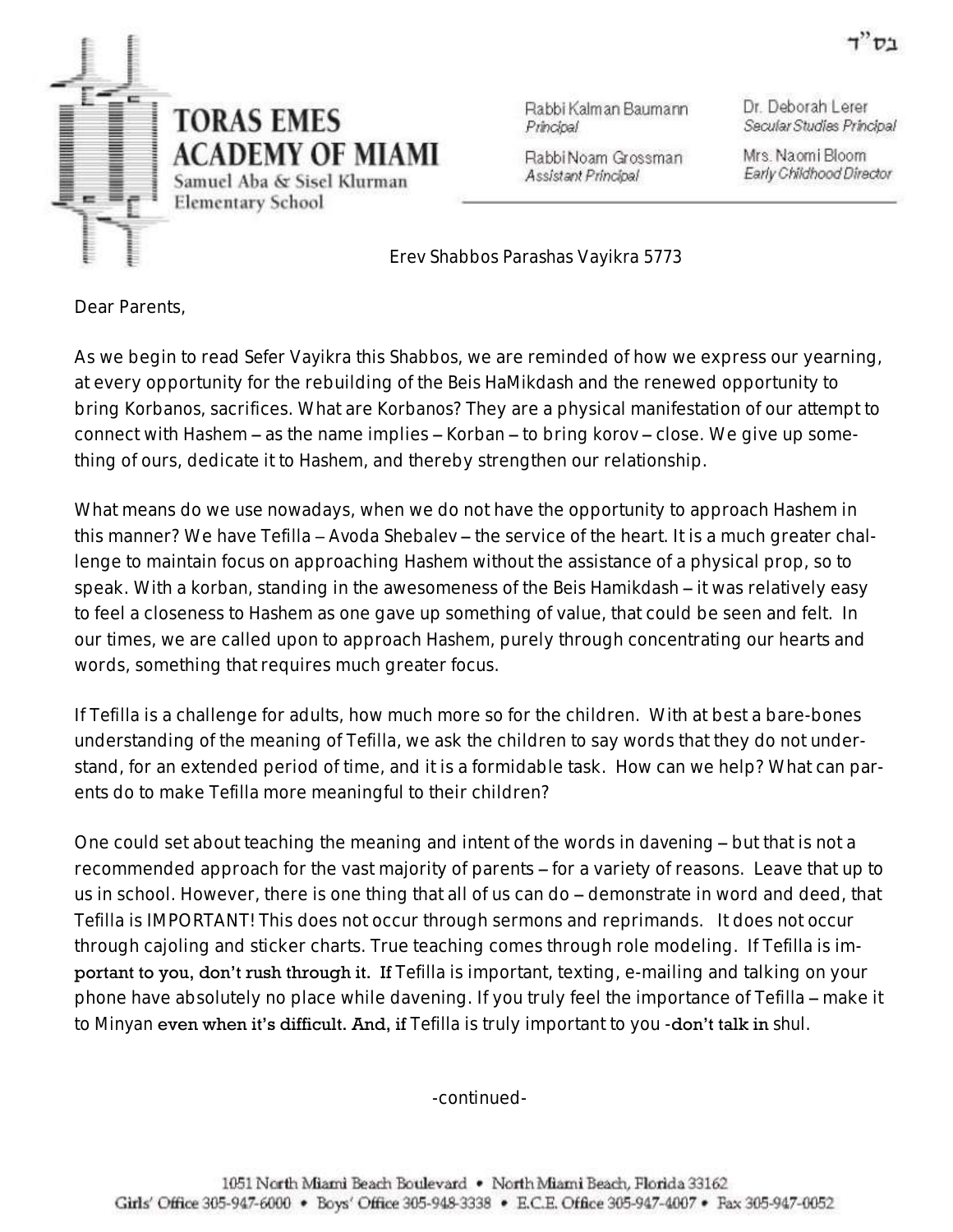Smart principles of *Chinuch* must be applied to our young developing *daveners*. Bringing them to *shul* before they're ready will teach them to not have reverence for a holy place. Forcing them to say words of *davening* that are meaningless to them, will cause irreparable harm to any future interest in *Tefilla*. Let the children's interest and enthusiasm for *davening* guide you – even if your child spends much less time on daily *Tefilla* than you feel is appropriate – don't pressure them. If they seem to speed through *davening* – appreciate that they went through the motions, and demonstrate without fanfare, how it should be done.

Part of our daily *Tefilos* include beseeching *Hashem* to bring us back to the glorious days of bringing *Korbanos*. Let us show our children what an opportunity and *zechus* it is to be able to approach *Hashem* through *Tefilla* even though we currently don't have the privilege of *Korbanos*. If we do a good job *davening*, *Hashem* will undoubtedly bring us and our children up to the next level, as in the days of old, *IY'H*.

Best wishes for an uplifting and spiritually satisfying *Shabbos*,

Rabli Kalman Baconam

Rabbi Kalman Baumann Principal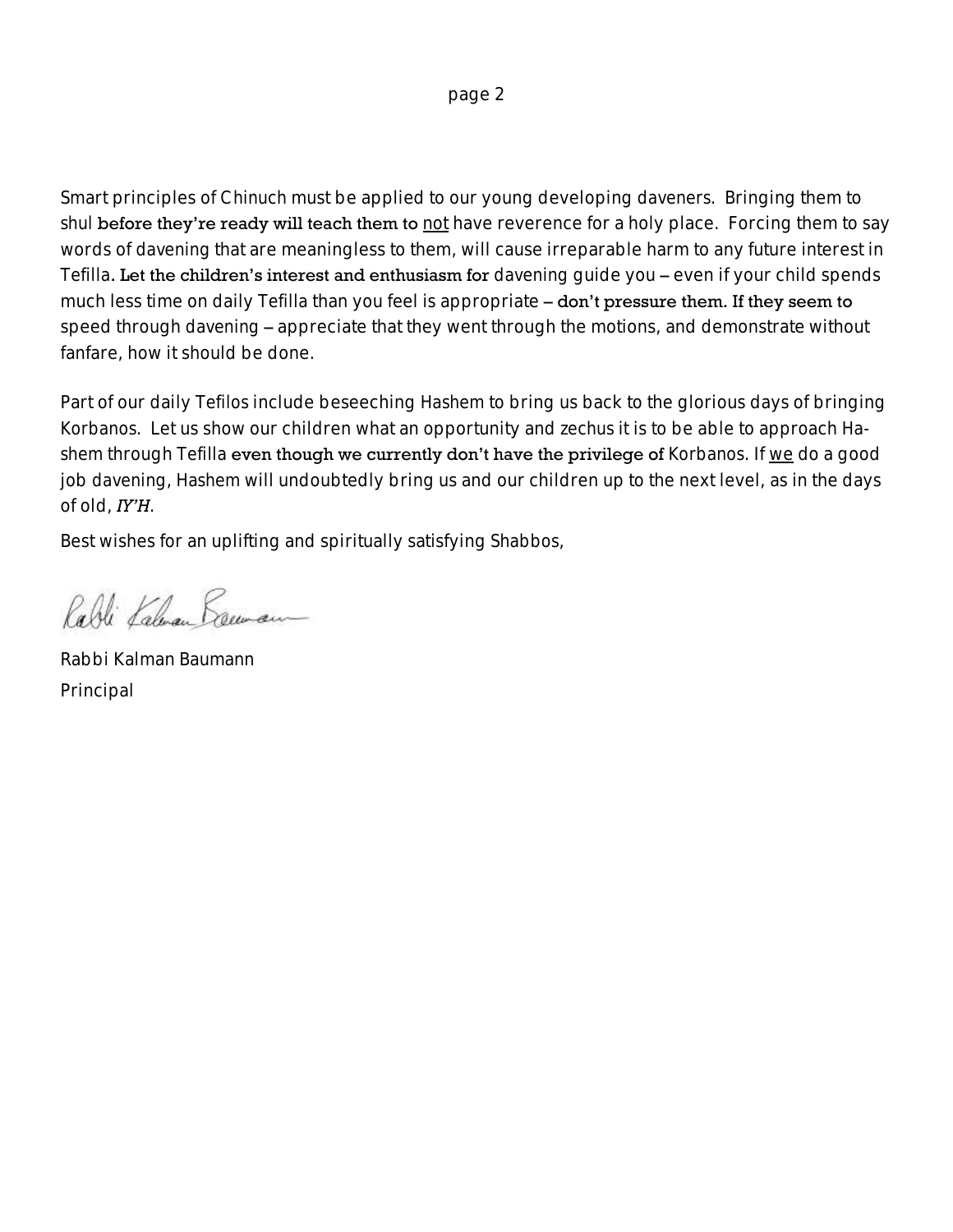

Congratulations to the students below who have reached new milestones in their research!

| 4B                           | 4B                               |                              | 5 <sub>B</sub>               | 5 <sub>B</sub>                    | 5B                          | 5B                           |
|------------------------------|----------------------------------|------------------------------|------------------------------|-----------------------------------|-----------------------------|------------------------------|
| Library<br>Maven             | Explorer                         |                              | Library<br>Maven             | <b>Navigator</b>                  | Navigator<br>11             | <b>Navigator</b><br>Ш        |
| 500<br>points                | 1,000<br>points                  |                              | 500 points                   | 1.500<br>points                   | 2.000<br>points             | 2.500<br>points              |
| Danny<br><b>Breir</b>        | Aileyahu<br><b>Shanes</b>        |                              | Michel<br>Korff              | Yehuda<br>Ohana                   | Ezra<br>Kirschenbaum        | Shalom<br>Deutsch            |
| Shmueli<br>Nadel             | Mordechai<br>Shapiro             |                              |                              |                                   |                             | Ezra<br>Kirschenbaum         |
| Yishai<br>Mendoza            | Shua Jeger                       |                              |                              |                                   |                             | <b>Yosef Chaim</b><br>Alber  |
| Uriel<br>Toronczyk           | Shmuel<br>Feigenbaum             |                              |                              |                                   |                             | <b>Yosef Dovid</b><br>Nemani |
|                              |                                  |                              |                              |                                   |                             |                              |
| 5B                           | 5B                               | 5 <sub>B</sub>               | 5 <sub>B</sub>               | 5 <sub>B</sub>                    | 5В                          | 5B                           |
| Commander                    | <b>Commander</b><br>$\mathbf{u}$ | Commander<br>Ш               | <b>Specialist</b>            | <b>Specialist</b><br>$\mathbf{u}$ | <b>Research</b><br>Leader I | <b>Research</b><br>Leader II |
| 3.000<br>points              | 3,500<br>points                  | 4.000<br>points              | 4.500<br>points              | 5.000<br>points                   | 7,500<br>points             | 8,000<br>points              |
| Shalom<br>Deutsch            | Shalom<br>Deutsch                | Shalom<br>Deutsch            | <b>Yosef Dovid</b><br>Nemani | <b>Yosef Dovid</b><br>Nemani      | Ariel<br>Hahn               | Ariel<br>Hahn                |
| Ezra<br>Kirschenbaum         | Ezra<br>Kirschenbaum             | Ezra<br>Kirschenbaum         |                              |                                   |                             |                              |
| Yosef Chaim<br>Alber         | <b>Yosef Chaim</b><br>Alber      | <b>Yosef Chaim</b><br>Alber  |                              |                                   |                             |                              |
| <b>Yosef Dovid</b><br>Nemani | <b>Yosef Dovid</b><br>Nemani     | <b>Yosef Dovid</b><br>Nemani |                              |                                   |                             |                              |

Keep up the good work, everyone!

Warm Southern regards,

Ms. Grossman, Librarian/Computer Teacher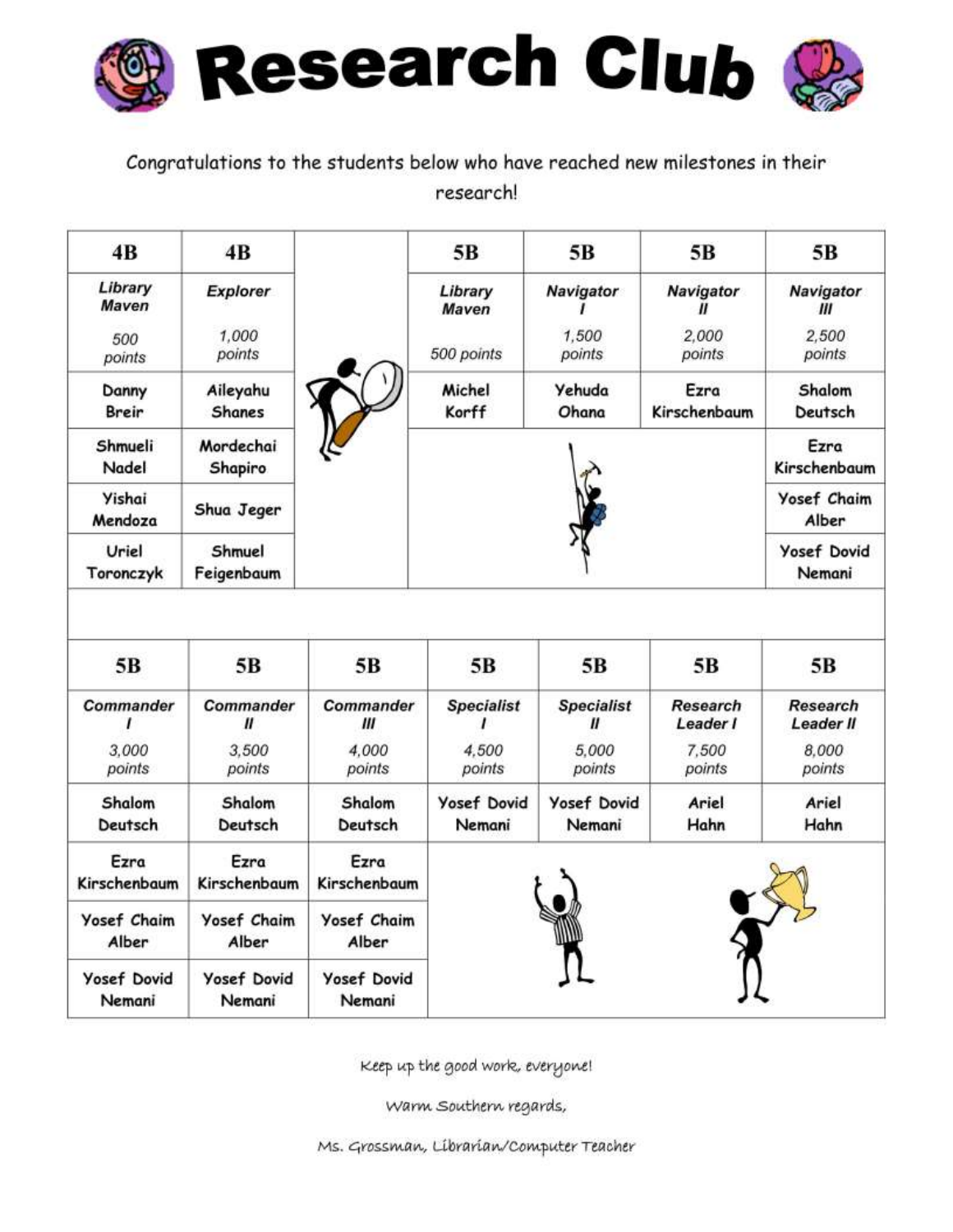

**Research Club** 



- What is the average natural lifespan for a snake?
- Who won the 1929 Pulitzer Prize for poetry for the epic poem "John Brown's Body?"
- Who, at age 36, was the youngest person ever to serve as Vice President?

These are some of the questions our student researchers have to answer. How did you do answering them?

Congratulations to the students below who have reached new milestones! Keep looking it up!

| 4G                     | 4G              | 4G               | 5G              | 5G             |
|------------------------|-----------------|------------------|-----------------|----------------|
| Library<br>Maven       | <b>Explorer</b> | <b>Navigator</b> | Navigator       | Navigator<br>Ш |
| 500                    | 1,000           | 1,500            | 2,000           | 2,500          |
| points                 | points          | points           | points          | points         |
| Batsheva               | Shira           | Shira            | Lea Riesel      | Tehila         |
| Druin                  | Suissa          | Suissa           |                 | Alfassy        |
| Daniella               | Elisheva        | Elisheva         | <b>Yocheved</b> | Naomi          |
| Katz                   | Sharfman        | Sharfman         | Sobol           | Bursztyn       |
| Chana                  | Elisheva        | Elisheva         |                 | Naomi          |
| Dreyfuss               | El-Gad          | El-Gad           |                 | Klecky         |
| Avia                   | Shaindel        | Ma'Ayan          |                 | Simcha         |
| <b>Bennett</b>         | Goldenberg      | Tzur             |                 | Leonoff        |
| Aliza<br><b>Zeines</b> |                 | Atara<br>Laks    |                 |                |
| Esti<br>Weinberger     |                 |                  |                 |                |

Keep up the good work, everyone! Warm Southern regards, Ms. Grossman, Librarian/Computer Teacher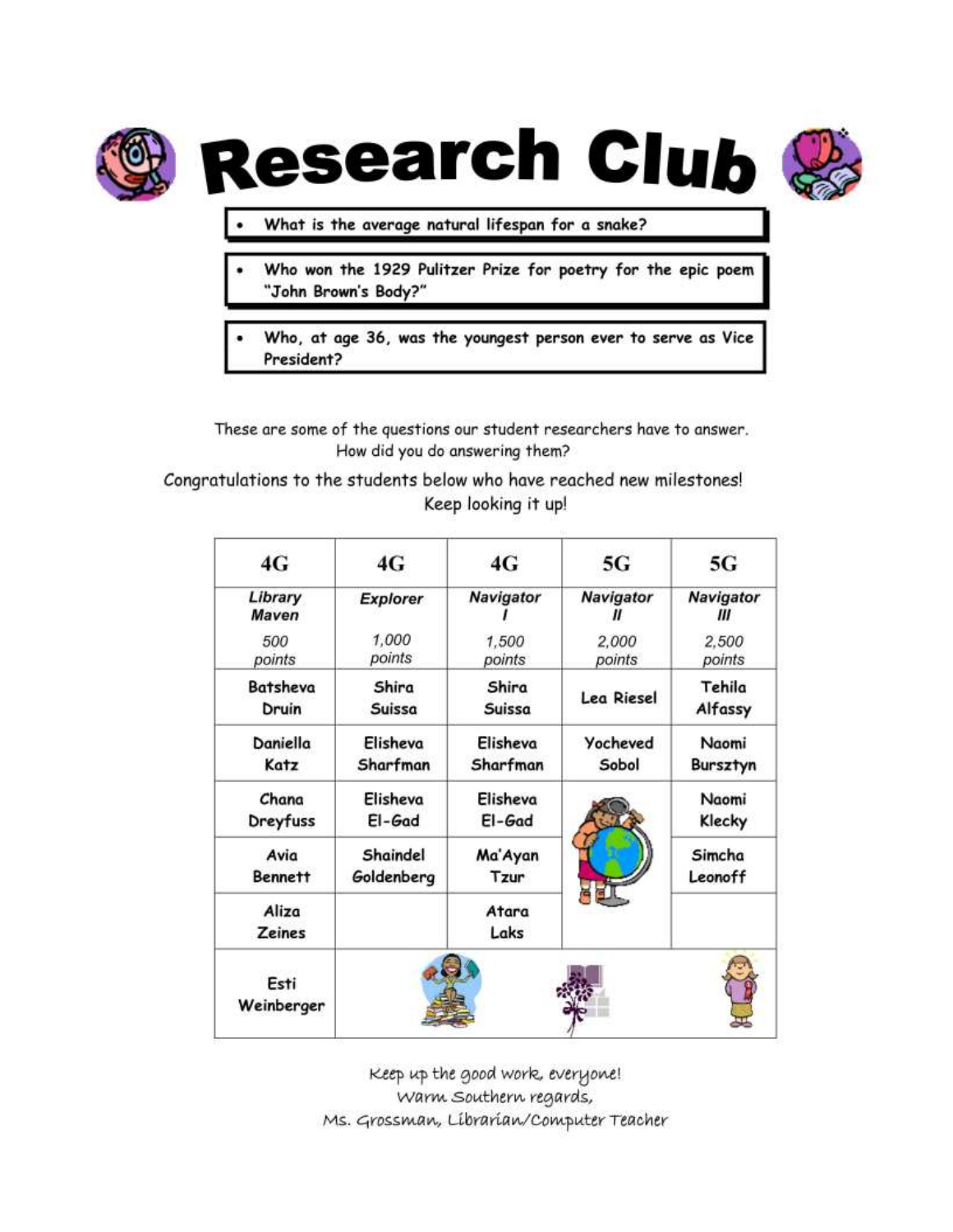# **PESACH IS ALMOST HERE**

## ORDER YOUR GIFT CARDS TODAY!

All current purchases can now be applied to your 2013-2014 gift card program obligation.



Div

জ

please visit our website at ytcteam.org/giftcards and place your order online.

| Spend and Raise Program  |            |                      |                                                                                                                   |
|--------------------------|------------|----------------------|-------------------------------------------------------------------------------------------------------------------|
| <b>SPENDE Publix</b>     |            |                      | Juppert Testates Torse Chan<br>Tonas limen at the same time                                                       |
| <b>RAISE:</b> Winn Dixie |            |                      | IT WON'T COST<br><b>YOU A PENNY</b>                                                                               |
| Public Gift Card         | 855 Card   | Wir: "Hole Gift Card | For every set cont purchased Wrough the Wahina, Vuldo: and Winn Date density a permittage back to co<br>\$30 Card |
| AUNTIK                   | \$100 Card | itte                 | \$50 Card                                                                                                         |
|                          | \$200 Cant |                      | \$190 Card                                                                                                        |

**YESHIVA TORAS CHAIM** 

**Yeshiva Toras Chaim Toras Emes Spend and Raise Program** Mrs. Shira Sipper ytcteam.org/giftcards

305-944-5344 extension 233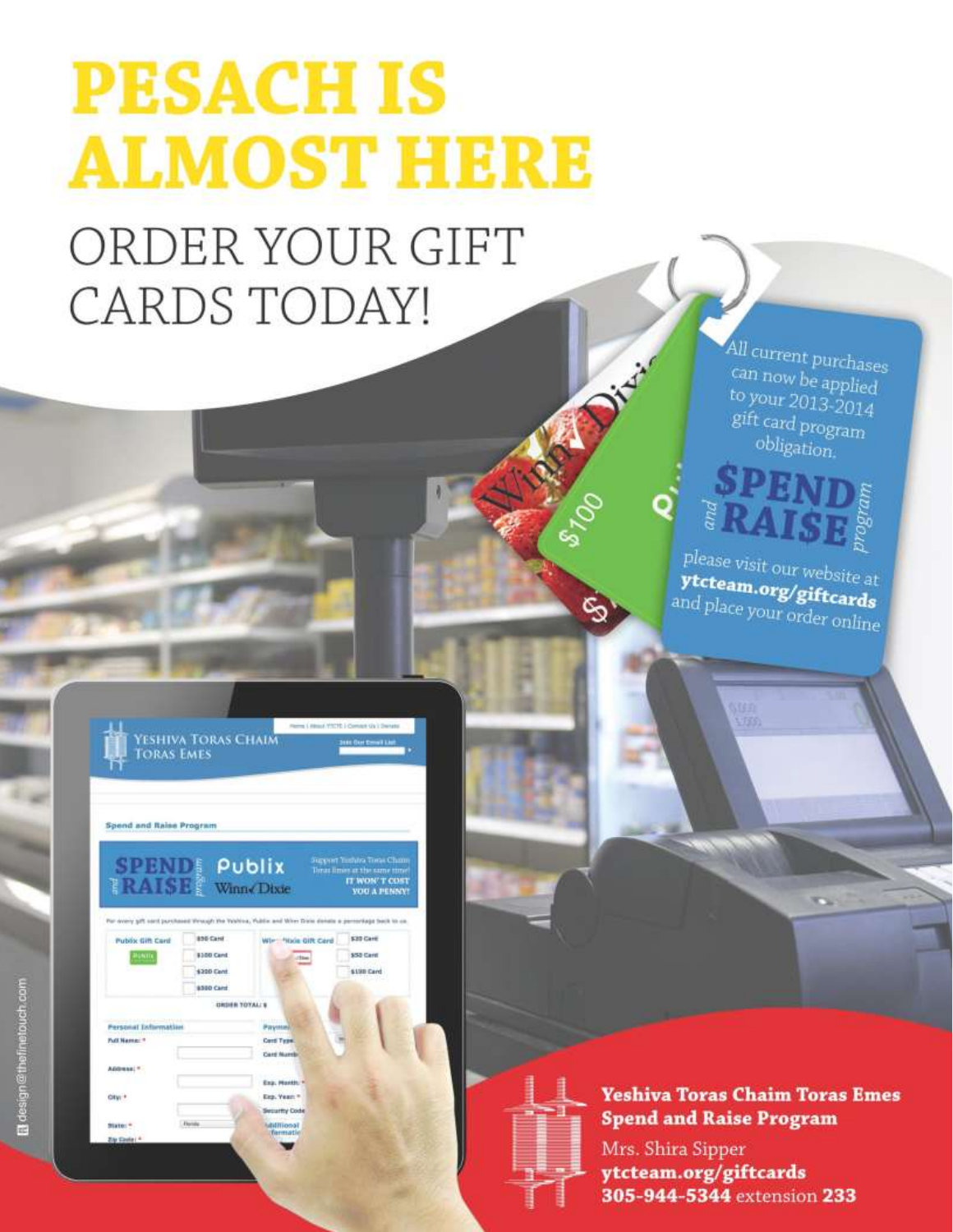# Pesach Issue  $\tilde{c}$ habbosos Parshios Vayikra $\tau$ zav<br> $\tilde{c}$ hnabbosos Parshios Vayikra $\tau$ zav

#### **A Taste of Pesach**

# The Leap of Pesach

Today, as we wait for Moshiach, many people look around in despair at the flaws of Klal Yisrael, wondering if we will ever deserve redemption. But imagine the scene of the first redemption. Rather than yeshivos filled with ardent young men, homes and families run by idealistic young women, businesses and professions peopled by Torah Jews of integrity and honesty, there were degraded, overworked slaves. They worshiped the idols of their Egyptian masters and languished at the 49th level of spiritual impurity-one small step above oblivion.

How did such a people merit that Hashem should stretch out His arm, subject His pure essence to this trough of corruption, and pluck them out? The answer resides in the name of the Yom Tov. The name "Pesach" comes from the verse 'and I shall pass over you and there will be no destructive plague among you to destroy you when I smite the land of Egypt" (Shemos 12:13). Pesach is to pass over. Rashi comments that the expression "pesach" denotes skipping over and jumping.

For a Jew to rise from a low level of spirituality usually requires an arduous uphill climb. For the Jews of Egypt, however, Hashem provided an express elevator that whisked them upward, far above any level their own crippled souls could have aspired to. He 'jumped them over' and gave them a view from the top. At that moment of redemption, the Jewish people felt not just

close to Hashem, but borne by Him like a child across a dangerous passage. Then, they were deposited in the wilderness, returned once again to their own station. It would be

To the deeds of their holy Forefathers<sup>\*</sup> (Shemos Rabbah, 15:5). Hashem's reckoning was not simply that He would help out the children because of His love for their fathers. It was a



The spiritual imprint of the Forefathers made the Jews worthy of redemption."

49 days of sojourn, immersed in the hard work of purification, before they could reach the pinnacle again and merit the gift of the Torah.

 $B_{\text{deserve}}$  this "free ride?" The Midrash records Hashem's answer: "If I look at the deeds of Israel, they will never be redeemed. To whom do I look?

recognition that the spiritual legacy of the Forefathers resided in these children, even if it was obscured by thick layers of corruption. If Hashem had left the Jews in Egypt, they would soon have descended down that last step into the abyss, and the legacy of Avraham, Yitzchak and Yaakov-the force meant to bring Hashem's light into the world-would have been

lost. The purpose of creation would have literally died on Egyptian soil.

Only because the Jewish peoples' souls were imprinted with their Forefathers' spiritual greatness were they able to find spiritual redemption, rather than simple liberation, in Hashem's rescue. Because they were able to recognize this greatness within themselves, they were able to draw inspiration from this vision. When the miracle of redemption was completed and they were returned to "real life," they were no longer lowly slaves with no goal but to get through the day. They had seen what they could become, and were willing to work to get there.

 $\mathbf{P}^{\text{esach--the Yom}$  Tov and<br>the word itself—stands as a message to every Jew that no one is bound by circumstances. Every person has the potential to "pass over" his present status and form a vision of who he could bewho he will be-if he allows himself to aspire toward the spiritual greatness that resides within every child of Avraham.

Shabbos Table Discussion:

In practical terms, what does it mean to recognize the influence of the Forefathers on our own lives?



**Published for Toras Emes Academy of Miami** by the Chofetz Chaim **Heritage Foundation** 

DEDICATED BY DEDICATED BY<br>MR. AND MRS. JOE ANDISMAN<br>IN HONOR OF RABBI BAUMANN,<br>THE ROSHEI YESHIVA,<br>AND THE STAFF OF TORAS EMES